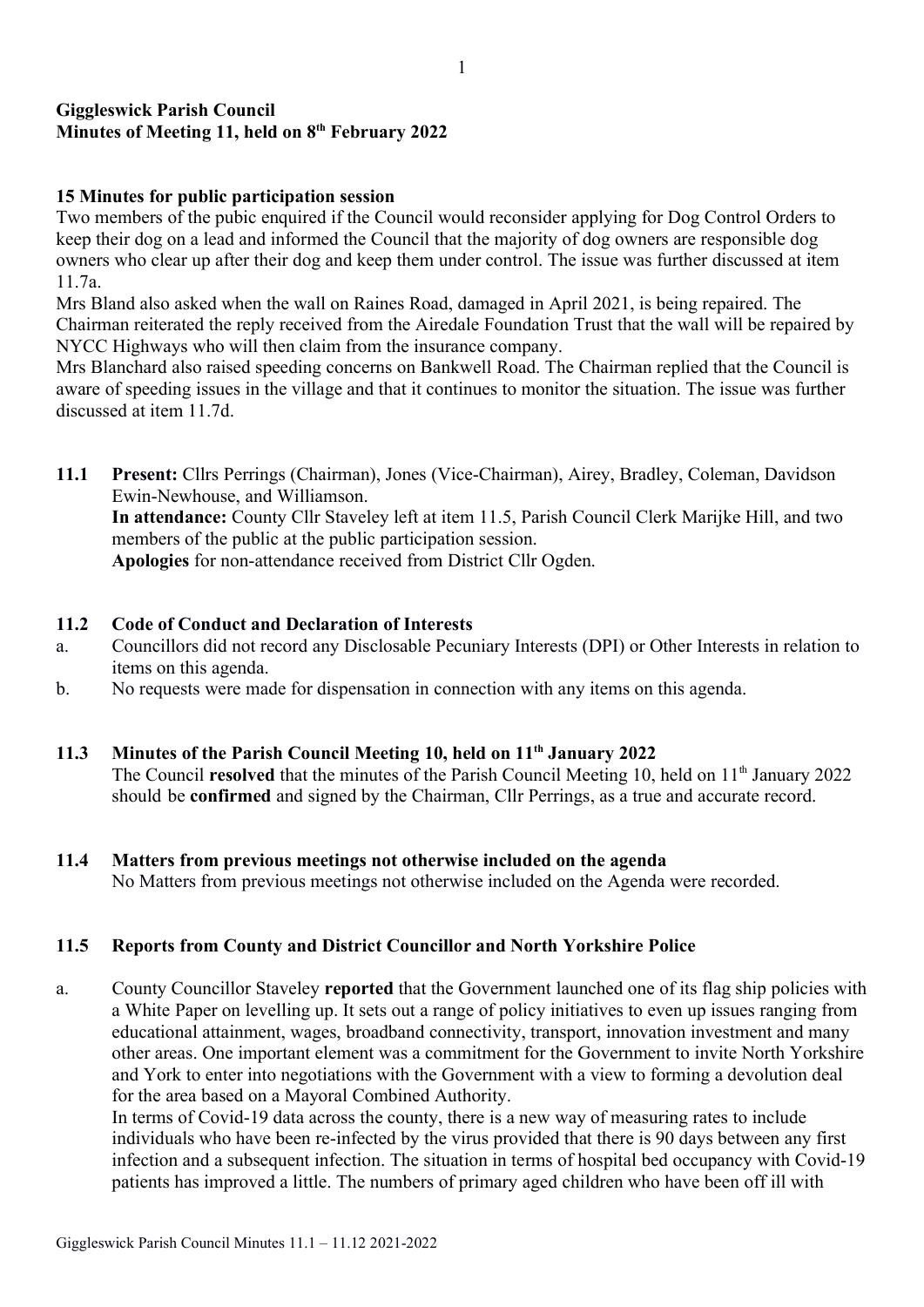Covid-19 in recent weeks are still high but there seems to be a downward trend which is encouraging.

The current cycle of the Locality member grant scheme has now come to a close with a variety of projects receiving funding, including a funding contribution towards the resurfacing of the public footpath running between the former Middle school site and the Settle Football Club pitch. Grant funding has also been given to Freda's playgroup to pay for an upgraded outdoor baby/toddler play area.

Following a variety of issues raised regarding the connection of B4RN from Stackhouse across to the Hoffman Kiln site, we have now come to the only point of issue being the connection across the foot bridge at Langcliffe locks. Meetings are now scheduled and I understand there is a way forward to deliver this project.

b. District Councillor Ogden reported on the large number of objections lodged against the Lord's Close planning proposal. Many of these objections contain legitimate concerns that must be investigated by the developers, Craven District Council officers, and other relevant parties. Furthermore, it has been noted that the plans have changed significantly from those presented at the summer 2021 open day that District Cllr Ogden attended. District Cllr Ogden hopes that Craven's planning process will deliver a fair and considered verdict.

The proposal to build 41 houses includes 12 affordable houses, equalling 29.2%, which is, disappointingly, below Craven District Council's 30% affordable housing policy. As the landowner is a local school, they must do better if they want to properly serve their community. However, the site has been allocated in Craven's 2012 – 2032 Local Plan, and it would be unrealistic to hope that the site will forever remain an open field. Furthermore, there is an acute housing shortage in north Craven, which is also a pressing national issue. In his election campaign, District Cllr Ogden pledged to support opportunities for young people to stay in and come to our area, and promote the sustainable growth of our community and the bedrock for this is affordable housing development. Younger generations are devoid of property, and this has many consequences. When a young person is unable to obtain capital, they are denied an opportunity to invest in their own futures. Inaction over decades by everyone has already led to the closure of several schools in Ribblesdale, most recently in Horton-in-Ribblesdale. Wholly avoidable, self-inflicted, and absolutely infuriating.

The Ward Member Grants scheme that enables councillors to dish out small grants to local community groups closes for applications on 14<sup>th</sup> February 2022.

Local Government Reorganisation is edging closer, with elections to the new authority due to take place in May 2022. Those elected will have the immense responsibility of preparing for the full transfer of powers to the new authority on the 1<sup>st</sup> April 2023. District Cllr Ogden reported that he will not be standing for election to the new North Yorkshire Council. However, he will continue to fulfil his obligations as the District Councillor for Penyghent and represent our area to the best of his ability.

c. The Council had received the written police report, which contained 13 incidents during the period between 7 January and 6 February 2022, notably two reports of safeguarding, one report of crime violence, and one report of ASB Nuisance youths on Settle football pitch. The Council agreed it would like more information on a number of reports and decided to invite the PCSO to the next Parish Council meeting.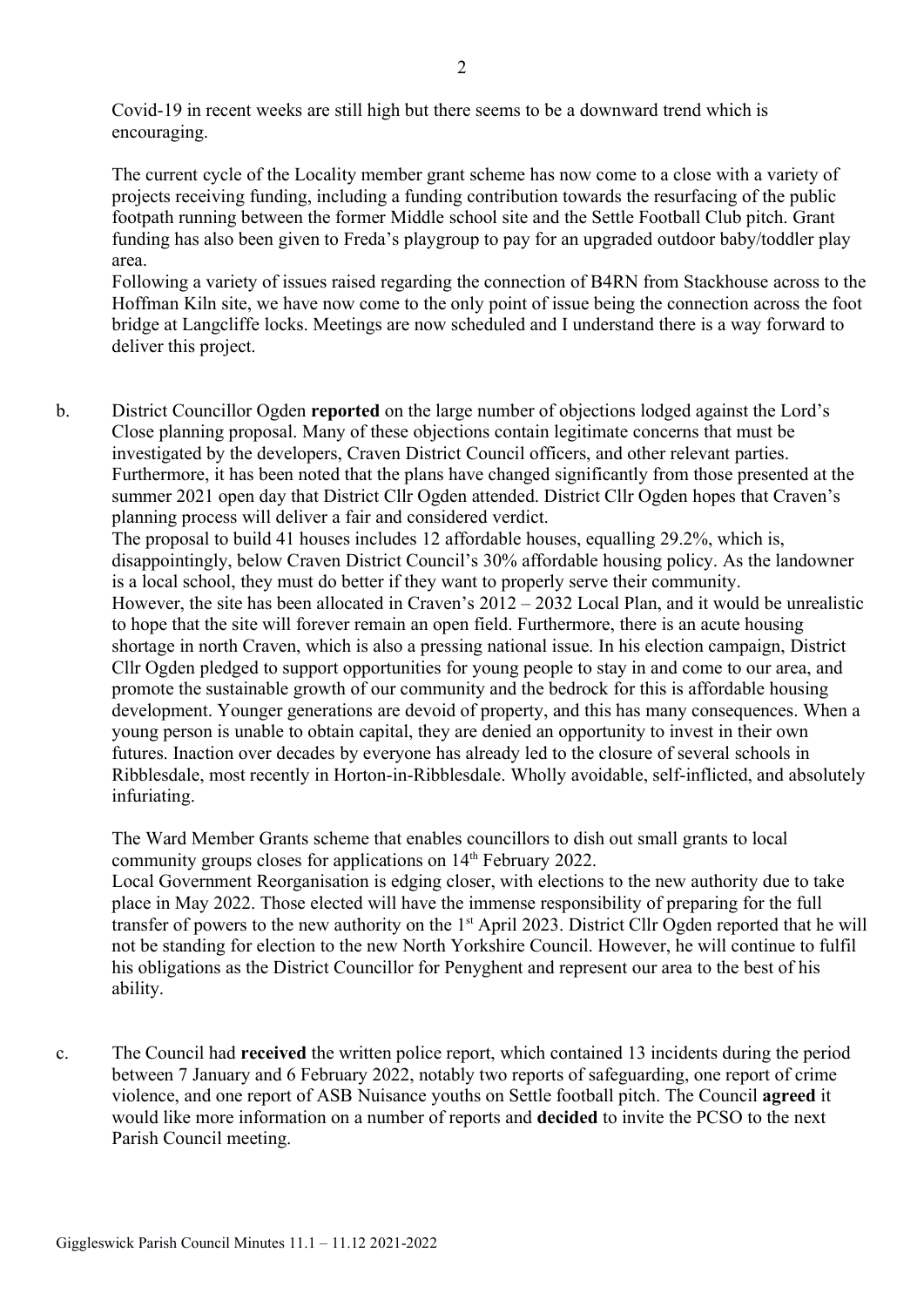# 11.6 Planning

## a. Applications

- 1 CDC: 2022/23645/TCA T1 Field Maple Reduce back to previous reduction points. Approx 20%, 17 Raines Court. The Council agreed it had no comments to make.
- 2 CDC: 2022/23694/TCA T1 Birch remove, Holly Bank, Bankwell Road. The Council agreed it had no comments to make.

### b. Decisions

- 1 YDNPA: C/31/61C householder planning permission for erection of two storey extension to side and porch to rear of dwelling, and installation of solar panels to garage roof at Ridgfield, Stackhouse Lane. *Approved conditionally*
- 2 YDNPA: C/31/664 full planning permission for erection of a replacement dwelling (to replace steel framed bungalow), erection of replacement garage and creation of new vehicular access from Stackhouse Lane, Galadale, Stackhouse Lane. Approved conditionally
- 3 CDC: 2022/23664/CND Application to discharge condition no.3 (Remediation Strategy) on planning permission referenced 2018/19695/FUL, Land South Of Station Road. Split decision. The Council noted that this condition is partially discharged. The condition is considered discharged in relation to Plots 1-3, with the requirement that a further validation report is submitted for Plot 4 upon completion of the approved Remediation Strategy and before Plot 4 is brought into use.
- 4 YDNPA: C/31/618A householder planning permission for replacement of timber windows and doors with PVC-U windows and doors, and replacement of timber frame conservatory with PVC-U conservatory, retaining the existing brick base and slate roof, 9 Meadow Rise. Approved conditionally

### c. Other planning matters

1 The Council had received a representation raising concerns about the low water pressure of properties within the parish. The Council decided to contact Yorkshire Water, in particular in light of the proposed development of 41 more dwellings in the village and make enquiries what measures they intend to take to increase the water pressure.

#### 11.7 Reports and updates regarding parish maintenance matters

## a. Harrison Playing Fields:

- The Council was informed that the top stones on the boundary wall of the Harrison Playing Fields with Bankwell Road have been put back. The Council agreed it will take no further action. - The Council was informed that its solicitors had submitted the application for registering the Harrison Playing Fields with HM Land Registry and that they have agreed to expedite the application.

- The Council noted the reply from the Environmental Services Manager at Craven District Council that a Cleaner Neighbourhoods Officer will continue to patrol the Harrison Playing Fields whenever possible. The Council was informed that only the District Council can make a Public Space Protection Order to keep a dog on a lead and to stop a dog going into certain areas, such as the children play area and the fenced off rugby pitch. The Council agreed to not proceed with this and instead await the proposal from Members of the Working Group for the wording on permanent signage at all entrances to address these two issues.

- The Council had received an offer from a resident to plant wild flower seeds on the area of the new path alongside the Vicarage. The Council agreed to accept this offer as long as seeds are planted adjacent to the boundary wall with Well House and the footpath.

- The Council was informed that the first draft of the Risk Assessment will be prepared for discussion at the next Parish Council meeting.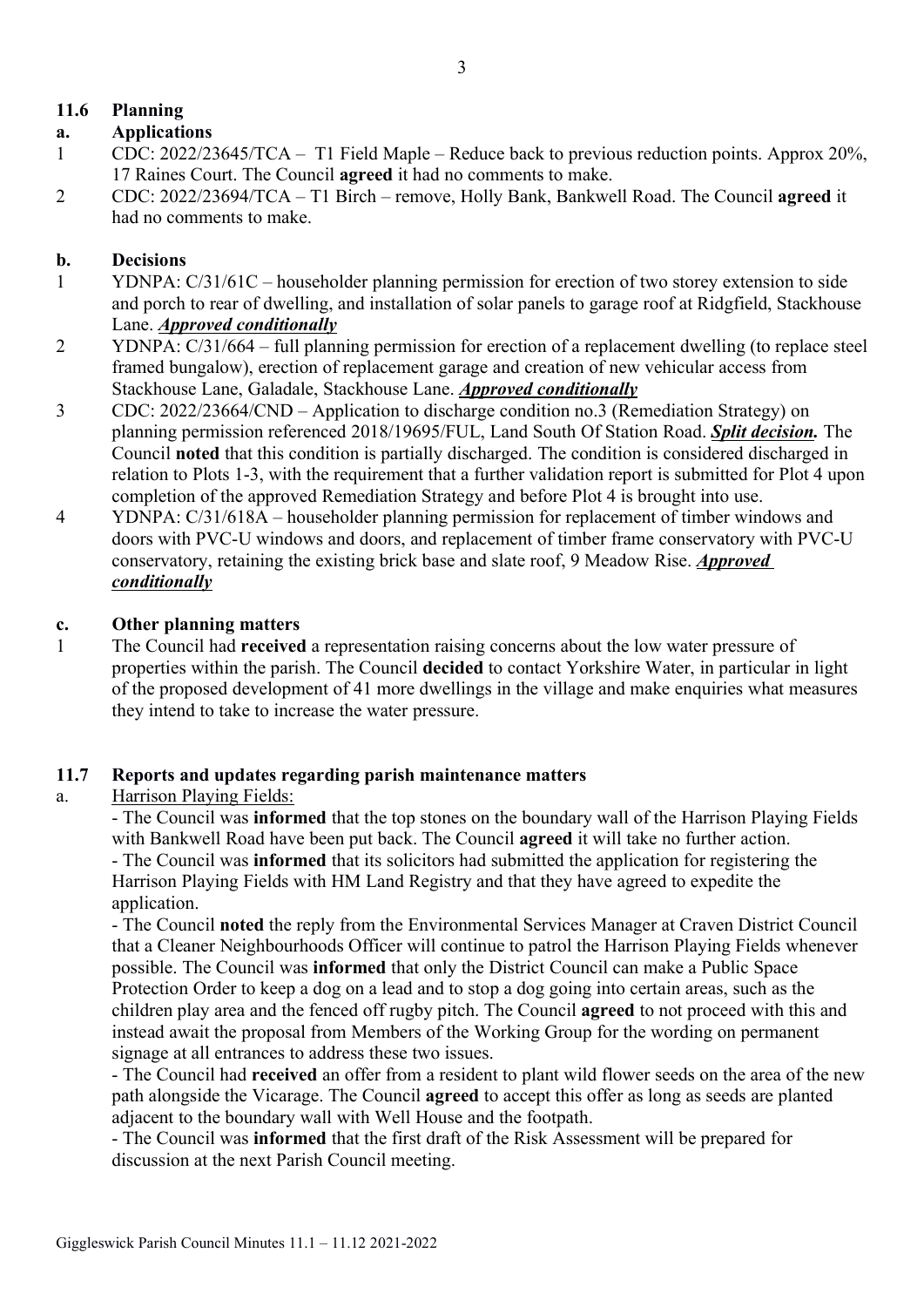- The Council noticed that the owners of Stonecroft have carried out tree works in their garden. The Council agreed to monitor the situation to ensure that the trees on the Harrison Playing Field side of their property are not affected.

b. street lighting:

The Council was informed that LP37 at Otters Rise is still not working and it is uncertain if LP32 near the staff entrance into Settle College has been repaired. The Council agreed to await confirmation regarding LP32 before reporting the faulty street lights to NYCC Highways, including informing County Cllr Staveley.

- c. protection of bridge over Tems Beck to Tems Street There was no further report.
- d. speeding issues

Following the representation at the public participation session, the Council considered options for making drivers aware that Bankwell Road, Raines Road and Church Street carry a 20 mph speed limit and decided to purchase three banners from the '20's Plenty for Us' campaign group for £115.00.

e. log in river

The Council had received a representation that a log was stuck in the river at Penny Bridge. The Council ratified the decision to report this to the Environment Agency.

f. Riverside Path

Cllr Jones reported about the slippery surface of the Riverside Path owing to fallen leaves, now rotting in the wet weather. The Council agreed to contact Craven District Council and ask if the road sweeper would sweep the Riverside Path.

g. drain covers on Paley Green Lane

The Council noted the reply from the NYCC Highways Officer Nik Goodman that the drains on Paley Green Lane are due their routine clean shortly. Therefore, any issues with grass covering the drains will be dealt with at the time of cleaning. The Council agreed to monitor the situation.

h. further issues relating to NYCC Highways There were no further issues relating to NYCC Highways reported.

#### 11.8 Reports and updates on parish matters other than maintenance

a. The Queen's Platinum Jubilee Beacons – 2 June 2022 and other Jubilee celebrations The Council noted that the plaque for The Queen's Green Canopy Initiative has been delivered and it agreed to make initial enquiries with a local builder to build this plaque into a plinth, constructed with limestone walling stone.

The Council agreed to set up a community working group to help organise The Queen's Platinum Jubilee celebrations and **decided** to hold an open meeting on Tuesday 22<sup>nd</sup> February at 7.00 pm in the Parish Rooms. The Council was informed that the Trustees of the Giggleswick Charities will host a 'Tea Party' in the yard of St Alkelda's Church on Sunday 5<sup>th</sup> June 2022. The Council suggested to organise a 'street party' on Church Street along the length of the Church between the entrance to the Black Horse Hotel and the entrance to the back of the Church. The Council decided to start proceedings now for a temporary Road Closure on Church Street between 10.00 am and 4.00 pm with the relevant authority.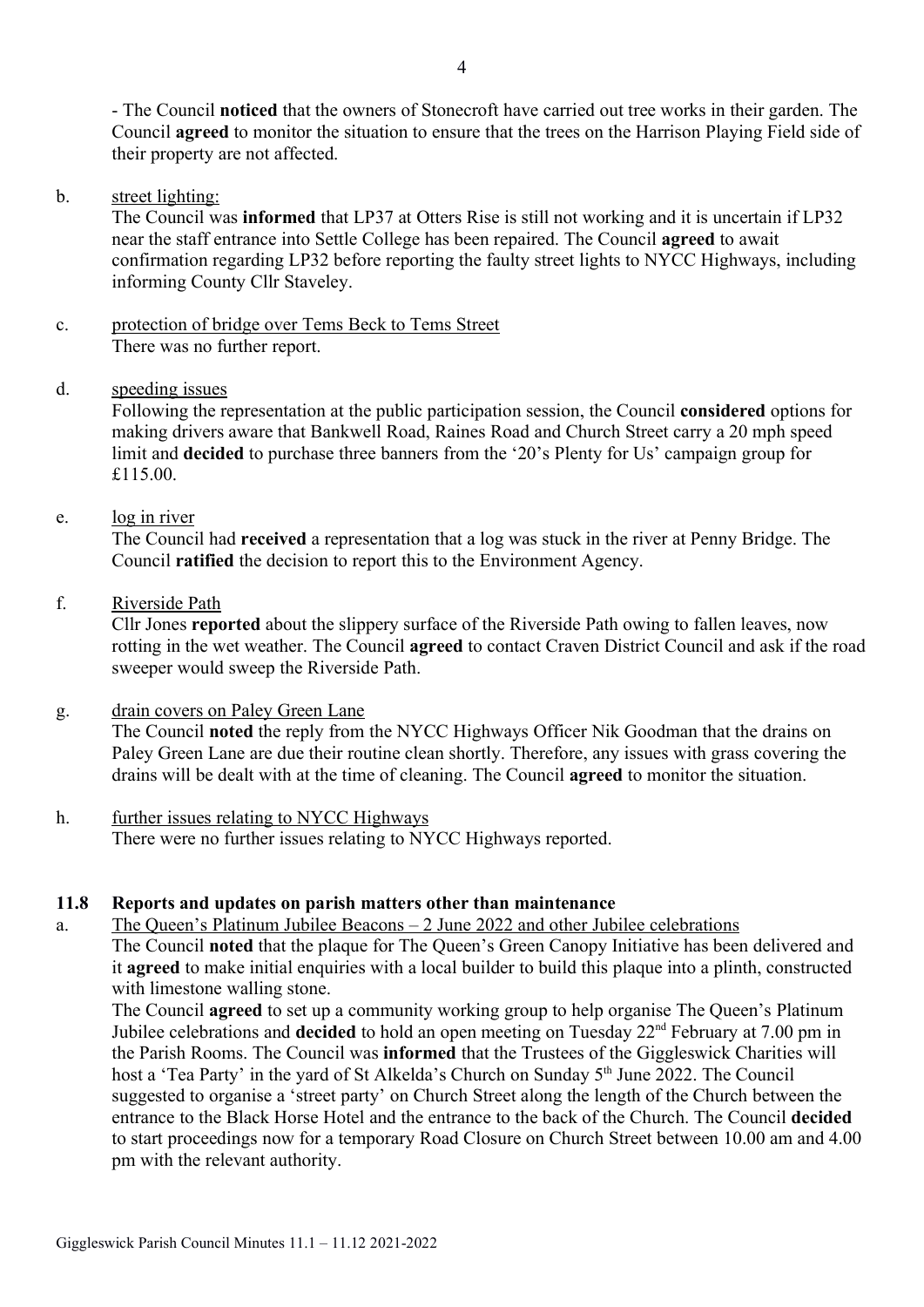- b. To confirm the date of the Annual Meeting of the Council The Council was informed that the first day on which a council can hold its annual meeting would be Tuesday  $10<sup>th</sup>$  May 2022 and **agreed** to hold this meeting on that date.
- c. Giggleswick residents on Settle allotments

The Council noted the reply from Settle Town Council that they agreed for Giggleswick residents to be added to the waiting list and allocated plots on Cammock Lane and Dog Meadow sites and that all Giggleswick residents have now been added into the waiting list and all previous applicants have been contacted to let them know. The Council also noted to pay £25 per tenant annually for Giggleswick residents to be allocated a plot and that Settle Town Council will invoice again in March for 2022-2023 rents due by  $1<sup>st</sup>$  April 2022.

## 11.9 Financial Matters

- a. The Council approved the Financial Statements, including the bank reconciliation to 31 January 2022 and it noted the total balance of all accounts as £25,408.37, of which £4,824.03 in revenue and £20,584.34 in capital funds.
- b. The Council **noted** payment to HSBC of £5.00 for maintaining the account and £3.20 for handling cheques.
- c. The Council resolved to approve payment of the following accounts:-
	- Conservefor of £5,220.00 for improvement of footpath near Vicarage;
	- Settle Town Council of £400.00 for allotment tenant charges for 16 Giggleswick residents;
	- G.A. Hewitt & Son of £630.00 for strimming verges on the Riverside Path in December;
	- clerk's salary of £499.20 for February 2022.
- d. The Council considered the appointment of the Internal Auditor for the Financial Year 2021-2022 and resolved to appoint Mr John Bownass for a fee of £135.00.
- e. The Council had not received a reply from Giggleswick Primary School to its request for more detailed financial information relating to their Forest School costings in order the Council can consider a donation.

## 11.10 Reports on or notice of meetings of other bodies

\* YLCA: Draft Structural Changes Order 2022 for the North Yorkshire County Council The Council noted the draft of the Order that will formally dissolve the existing district and borough councils in North Yorkshire and create the new North Yorkshire Council

\* It's grim up north running: Settle to Austwick half mile / 10 miles / 10 kilometres races on 13 February

\* 20s Plenty Campaign updates

\* YDNPA: Millennium Trust: 'All our Land' flyer

\* YLCA: White Rose Update 14/1, 21/1, 28/1; 4/2; Law and Governance Bulletin February 2022; Craven Branch meeting 23/2; webinar training sessions 4 to 18 February: Freedom of Information Act, broadening planning knowledge, planning decisions, breakthrough communications; training programmes February to April; Remote conference Programme

- \* Airedale NHS Foundation Trust Governor elections February 2022
- \* PFCC Youth Commission appeal for new members

\* Rural Services Network: the Rural Bulletin 18/1, 25/1; 8/2; Special 2/2; Rural funding digest February edition

\* e-brochures: Online Playgrounds;